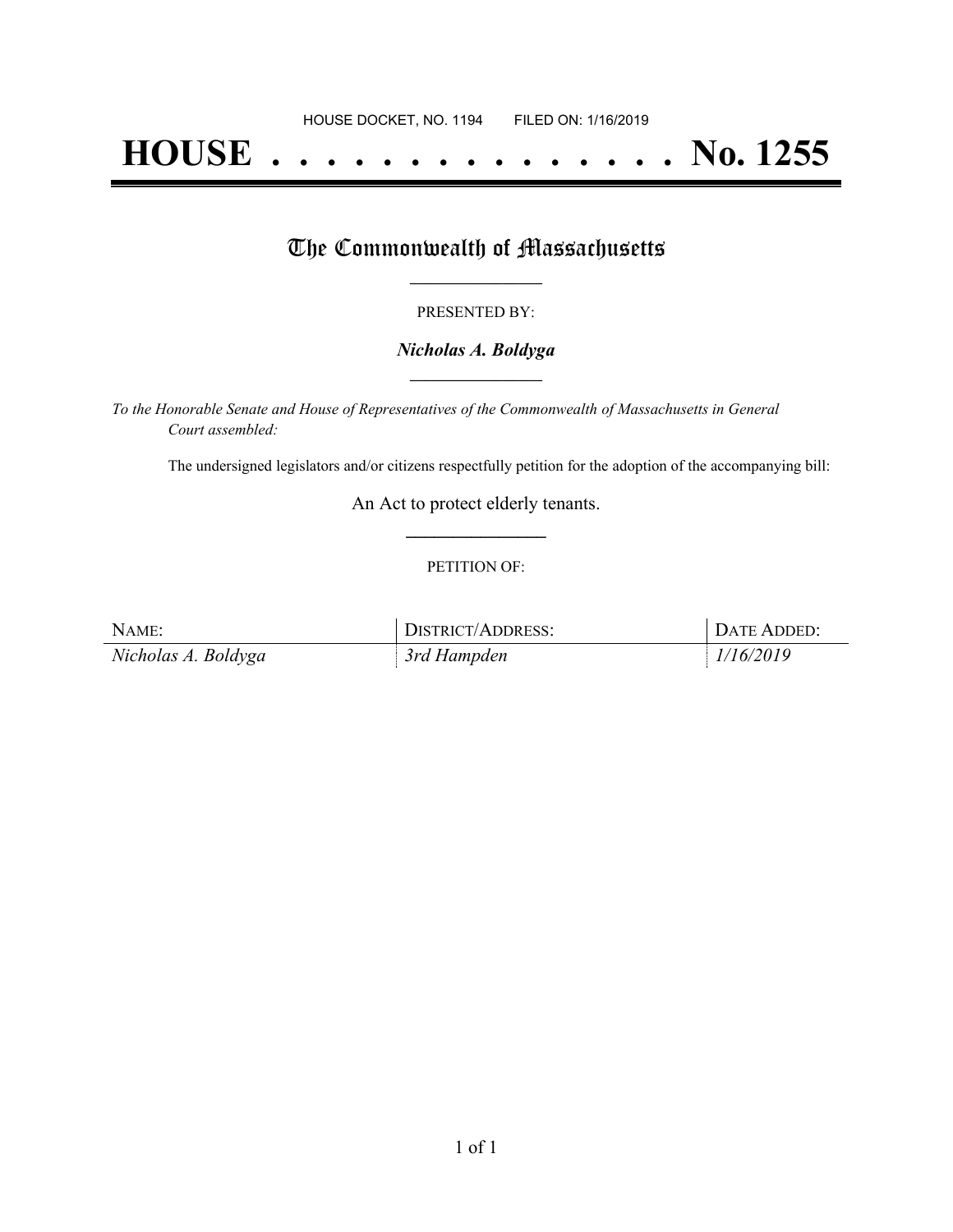#### HOUSE DOCKET, NO. 1194 FILED ON: 1/16/2019

## **HOUSE . . . . . . . . . . . . . . . No. 1255**

By Mr. Boldyga of Southwick, a petition (accompanied by bill, House, No. 1255) of Nicholas A. Boldyga for legislation to establish a rental voucher program to be administered by the Department of Housing and Community Development for persons seventy-five years of age or older. Housing.

### The Commonwealth of Massachusetts

**In the One Hundred and Ninety-First General Court (2019-2020) \_\_\_\_\_\_\_\_\_\_\_\_\_\_\_**

**\_\_\_\_\_\_\_\_\_\_\_\_\_\_\_**

An Act to protect elderly tenants.

Be it enacted by the Senate and House of Representatives in General Court assembled, and by the authority *of the same, as follows:*

1 SECTION 1: Section 38 of chapter 121B of the General Laws as appearing in the 2016

2 Official Edition is hereby amended by inserting after the second paragraph the following

3 paragraph:-

| $\overline{4}$ | The housing authority in each city and town in the commonwealth shall administer a               |
|----------------|--------------------------------------------------------------------------------------------------|
| 5              | rental voucher program, which shall be substantially similar to the Massachusetts rental voucher |
| 6              | program administered by the department of housing and community development, for the benefit     |
|                | of residents aged 75 and over. Upon receipt of a summary process summons and complaint for       |
| 8              | nonpayment of rent, any resident aged 75 or over may apply to the city or town wherein they      |
| 9              | reside for a rental voucher. The department shall promulgate regulations for the implementation  |
| 10             | of the program.                                                                                  |